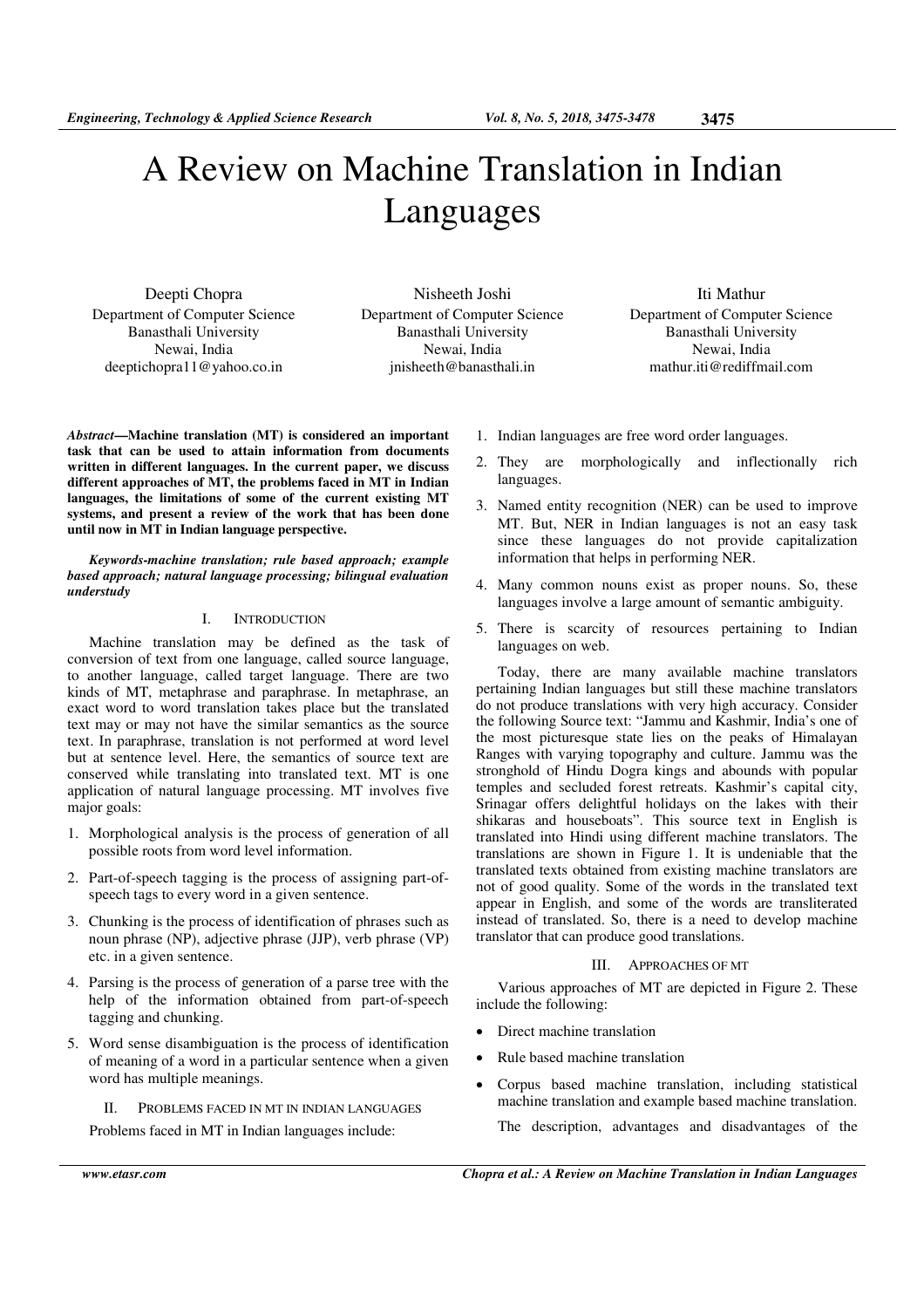different approaches are shown in Table I. Hybrid approach involves a combination of the above listed approaches. MT quality is expected to improve if hybrid approach is used to perform MT in Indian languages.

| <b>MACHINE</b><br><b>TRANSLATOR</b> | <b>TRANSLATED TEXT</b>                                                                                                                                                                                                                                                                                                                                                           |
|-------------------------------------|----------------------------------------------------------------------------------------------------------------------------------------------------------------------------------------------------------------------------------------------------------------------------------------------------------------------------------------------------------------------------------|
| <b>Google Translator</b>            | जम्मू-कश्मीर, भारत सबसे खुबसूरत राज्यों में से एक है<br>हिमालयी रेंजों की चोटी पर विभिन्न भूगोल और संस्कृति<br>के साथ है। जम्म हिंद डोगरा राजाओं का गढ था और<br>लोकप्रिय मंदिरों और एकांत वन वापसी के साथ है।<br>कश्मीर की राजधानी शहर. श्रीनगर झीलों पर अपने<br>शिकारों और हाउसबोटों के साथ रमणीय छुट्टियां प्रदान<br>करता है                                                   |
| <b>Bing Translator</b>              | जंम् और कश्मीर, भारत की सबसे खुबसुरत राज्य की<br>एक अलग स्थलाकृति और संस्कृति के साथ हिमालय<br>पर्वतमाला की चोटियों पर निहित है । जमू हिंदू डोगरा<br>राजाओं के गढ था और लोकप्रिय मंदिरों और एकांत वन<br>retreat के साथ लाजिमी है । कश्मीर की राजधानी शहर.<br>श्रीनगर अपने shikaras और हाउसबोटों के साथ झीलों<br>पर रमणीय छुट्टियां प्रदान करता है ।                              |
| <b>Babylon Translator</b>           | जम्म और ९श्मीर भारत की सर्वाधिक मनोरम राज्य<br>निहित हिमालय पर्वतश्रृंखला की चोटियों पर भिन्न-भिन्न<br>स्थलाकृति तथा संस्कृति है। जम्मू के गढ में हिंदु राजाओं<br>के लोकप्रिय मंदिरों और एकांत सार्वनामिक डोगरा वन<br>विहारों है। कश्मीर की राजधानी श्रीनगर के प्रस्ताव पर<br>अपनी ३०ा <b>ीलों को स्वच्छ और सभी जरूरतेंशिका</b> रों<br>अवकाश। हाऊसबोट                            |
| Anglabharti                         | जम्मू - कश्मीर इन्दिआस कोई एक अधिकतम चित्रात्मक<br>अवस्था झठ पर शिखर का की के हिमालायन रानोस के<br>साथ परिवर्तित करनेवाला स्थलाकति विज्ञान और<br>संस्कृति । जम्मू हिंडु डोगरा राजाओं का गडह था और<br>प्रसिद्ध मंदिर और एकान्त जंगल की वापसी से प्रचुर होता<br>है ।काश्मिर्स राजधानी शहर का श्रीनगर उनके शिकारास<br>और शिकारों के साथ झीलों पर रुचिकर अवकाश प्रस्ताव<br>रखता है । |

Fig. 1. Output of existing machine translators



Fig. 2. Classification of approaches of MT

#### IV. LITERATURE REVIEW

The work done in MT pertaining Indian languages is shown in Table II.

## V. EVALUATION

For evaluation of MT system, automatic evaluation metrics or human evaluation metrics may be used.

*A. Automatic Evaluation Metrics* 

*1) Precision, Recall and F-Measure:* 

**Precision (P)**=Match/System Output

**Recall (R)**=Match/Human Output

#### **F-Measure (R)**=2×P×R/(P+R)

Here, Precision is calculated by considering the number of matches between the two outputs divided by the total number of system outputs. Recall is calculated by considering the number of matches between the two outputs divided by the total number of human outputs and F-Measure would be the combination of the two. Apart from these automatic evaluation metrics, BLEU, METEOR etc. can also be used for evaluation of MT output.

TABLE I. MT APPROACHES

| Approach                   | <b>Description</b>                                                                                                                   | <b>Advantages/Disadvantages</b>                                                                                                       |
|----------------------------|--------------------------------------------------------------------------------------------------------------------------------------|---------------------------------------------------------------------------------------------------------------------------------------|
| <b>Direct MT</b>           | No parallel corpus is used. It<br>makes use of<br>bilingual<br>dictionary, target language<br>and source language corpus.            | -Produces good accuracy.<br>-Less tedious and less time<br>consuming                                                                  |
| Rule<br><b>Based MT</b>    | Rules<br>constructed.<br>are<br>Involves analysis of source<br>and target text at syntactic,<br>semantic and morphological<br>level. | -Good quality translation.<br>-Complex rules are needed to<br>be constructed.<br>-It involves tedious tasks and<br>is time consuming. |
| Corpus<br>based MT         | Rules are constructed<br>by<br>analysis of parallel corpus.                                                                          | Accuracy can be improved<br>by adding more examples to<br>corpus.                                                                     |
| <b>Statistical</b><br>МT   | Statistical models are used to<br>perform MT.                                                                                        | MT quality can be improved<br>by adding more examples to<br>parallel corpora.                                                         |
| <b>Example</b><br>based MT | It makes use of translation<br>It<br>performs<br>memories.<br>translation by analogy.                                                | MT quality can be improved<br>by adding more examples to<br>parallel corpora.                                                         |

#### *2) Bilingual Evaluation Understudy (BLEU)*

Its value lies between 0 and 1. It indicates how close a machine translated text is to the expected translated text. Average of BLEU scores of all sentences is taken to get the whole corpus overall score.

#### *3) NIST*

Apart from calculating n-gram precision, it also assigns weights to n-gram. A low weight is assigned if n-gram matches exactly with the expected translation otherwise high weight is assigned.

#### *4) Word Error Rate (WER)*

Estimates the number of tokens that differ between machine translated text and expected translated text.

#### *5) METEOR*

Estimates weighted harmonic mean of unigram precision and recall. It also involves matching of synonyms and lemmatized forms.

#### *6) LEPOR*

Involves a collection of different evaluation factors such as precision, recall, sentence length penalty, and word order penalty based on n-gram.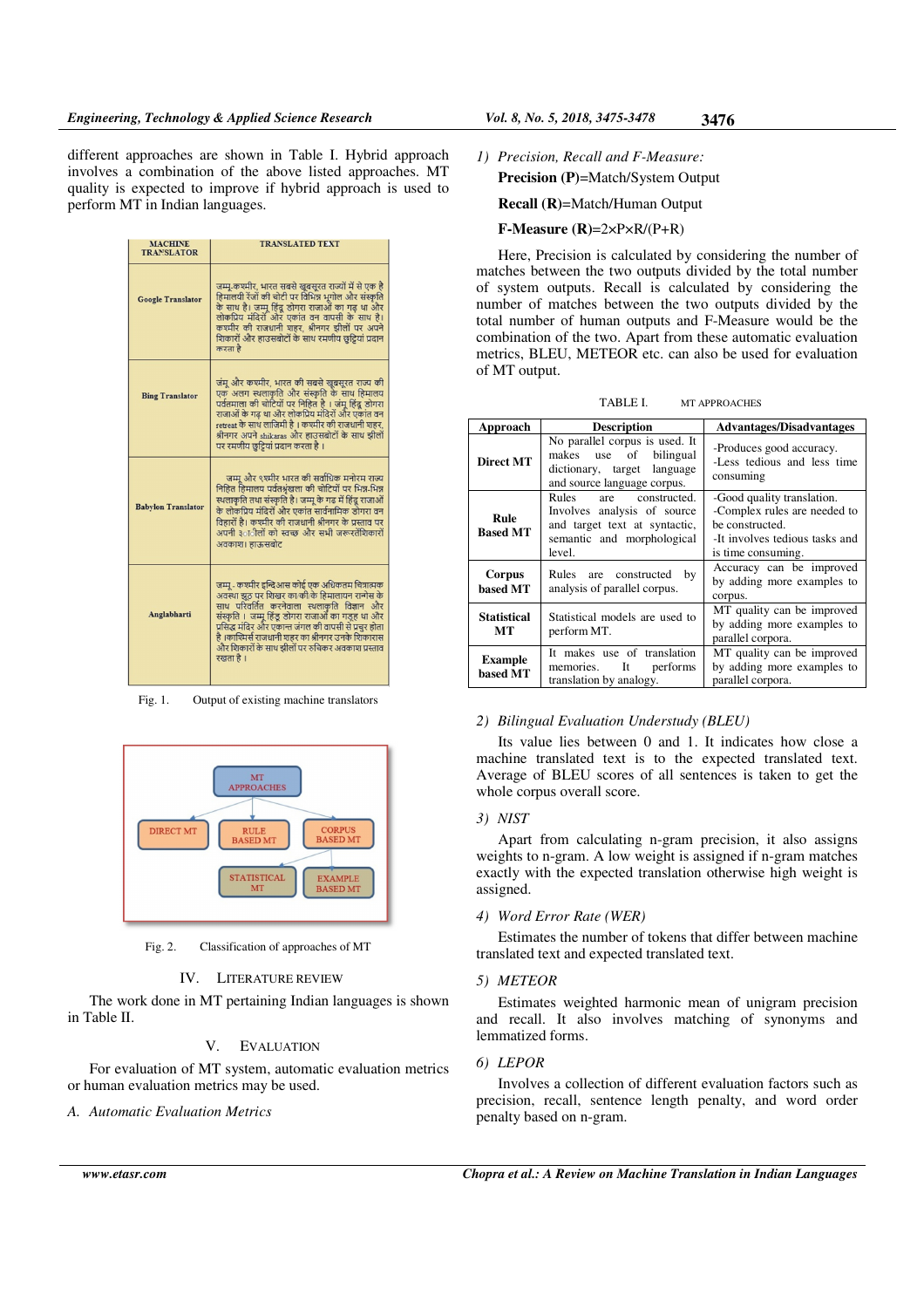### *Engineering, Technology & Applied Science Research Vol. 8, No. 5, 2018, 3475-3478* **3477**

| TABLE II. | DESCRIPTION OF MTs OF DIFFERENT LANGUAGE PAIRS |
|-----------|------------------------------------------------|
|           |                                                |

| Reference | About                                                                       | <b>Detailed Description</b>                                                                                                                                                                                                                                                                                                                                                 |
|-----------|-----------------------------------------------------------------------------|-----------------------------------------------------------------------------------------------------------------------------------------------------------------------------------------------------------------------------------------------------------------------------------------------------------------------------------------------------------------------------|
| $[1]$     | English to Hindi<br>МT                                                      | Hybrid approach. EBMT and SMT is<br>used to perform MT. Parallel corpus<br>(54K English-Hindi sentences) is used.<br>Training: 53K sentences. Testing: 100<br>random sentences. BLEU score:0.432.                                                                                                                                                                           |
| $[3]$     | English to<br>Assamese                                                      | based<br>MT+Transliteration.<br>Phrase<br>14,371 sentences of<br>Parallel Corpus:<br>English and Assamese. Testing: 500<br>sentences. Wordnet of Assamese is used<br>to improve MT output                                                                                                                                                                                   |
| [9]       | Hindi to Punjabi<br>MT                                                      | Overall accuracy: 95.12%. Input taken<br>daily news,<br>from<br>articles,<br>official<br>language quotes, blogs and literature.<br>95.4%<br>sentences are<br>found<br>be<br>to<br>intelligible. Accuracy obtained: 87.6%                                                                                                                                                    |
| $[10]$    | <b>Bilingual Hindi</b><br>English text to<br>pure Hindi and<br>pure English | Hindi<br>morphological<br>English and<br>analyzers are used. Plural forms<br>are<br>identified.<br>Unknown<br>words<br>are<br>considered to be proper nouns. Complex<br>sentences are converted to simplified<br>sentences and source text is translated to<br>pure Hindi and pure English. In 90%<br>this<br>approach<br>has<br>obtained<br>cases<br>satisfactory results. |
| $[13]$    | English to Hindi<br>MT using SMT<br>approach                                | Training: 120153 words, Testing: 8557<br>(using baseline<br>words.<br>BLEU score<br>approach) is 12.10. BLEU score (by<br>combining syntactic, morphological and<br>baseline approach) is 15.88                                                                                                                                                                             |
| $[14]$    | English to Hindi<br>MT                                                      | EBMT+RBMT+Post editing approach.<br>Can produce 90% correct results for<br>sentences upto length of 20 words.                                                                                                                                                                                                                                                               |
| $[15]$    | English-Hindi<br>bilingual text to<br>Hindi                                 | Morphological analyzer is used to detect<br>unknown words and unknown plural<br>words of Hindi and English. Correct<br>results: 90%.                                                                                                                                                                                                                                        |
| $[19]$    | Transliteration of<br>English to Hindi<br>using SMT                         | Accuracy: 46.3%. Alignment of English<br>and Hindi letters is done using GIZA++,<br>SRILM toolkit was used for training.<br>Mean F-Measure obtained: 0.876.                                                                                                                                                                                                                 |
| $[20]$    | English to Tamil<br>МT                                                      | Rule based text simplification approach<br>is used for enhancing English-Hindi MT.<br>Testing: 200 sentences. Accurate results<br>115 sentences. Accuracy of MT<br>in<br>system increased by 28% by introduction<br>of text simplification approach.                                                                                                                        |
| $[21]$    | Hindi to English<br>МT                                                      | MT output is improved by simplification<br>of source text. Testing: 100 sentences.<br>BLEU score: 0.805                                                                                                                                                                                                                                                                     |
| $[22]$    | Tamil to English<br>МT                                                      | Statistical machine translation system,<br>Tamil to English<br>performs<br>MT. A<br>bilingual corpus comprising of Tamil and<br>English sentences is formed consisting of<br>Tamil-English<br>sentence pairs.<br>1300<br>Tamil side consisted of 24,000 tokens.                                                                                                             |
| $[23]$    | English to Bangla<br>MT (SMT)                                               | Phrase based MT is performed<br>for<br>English to Bangla MT. Transliteration<br>approach is used to deal with the words<br>not present in vocabulary. Accuracy of<br>transliteration module: 0.18. Preposition<br>also performed. Overall<br>handling is<br>BLEU score: 11.7. BLEU score obtained<br>for short sentences is 23.3 and 0.63 TER                               |
| $[24]$    | Hindi to English<br>МT                                                      | Testing: 100 sentences taken from Hindi<br>Treebank. Source text simplification is<br>used to improve MT. BLEU score: 4.45.                                                                                                                                                                                                                                                 |

#### *B. Human Evaluation Metrics*

For human evaluation, authors in [10] used some linguistic features that include:

- Translation of gender and number of noun(s)
- Translation of voice in the sentence.
- Translation of tense in the sentence
- Identification of the proper noun(s)
- Use of adjectives and adverbs corresponding to nouns and verbs
- Selection of proper words/synonyms (lexical choice).
- Sequence of phrases and clauses in the translation.
- Use of punctuation marks in the translation.
- Fluency of translated text and translator's proficiency.
- Maintaining semantics of source sentence in the translation.
- Evaluating the translation of source sentence (with respect to syntax and intended meaning).

In order to access the translation quality, a five-point scale is used, which is shown in Table III. Similarly, adequacy and fluency score may be calculated using five-point scales as represented in Tables IV and V.

TABLE III. FIVE- POINT SCALE TO ACCESS TRANSLATION QUALITY

| <b>Score</b> | Meaning              |
|--------------|----------------------|
|              | Ideal                |
|              | Perfect              |
|              | Acceptable           |
|              | Partially acceptable |
|              | Not acceptable       |

TABLE IV. FIVE POINT SCALE TO ACCESS ADEQUACY

| Score | Meaning                 |
|-------|-------------------------|
|       | Complete Information    |
|       | <b>Most Information</b> |
|       | Much Information        |
|       | Little Information      |
|       | None                    |

TABLE V. FIVE POINT SCALE TO ACCESS FLUENCY

| <b>Score</b> | Meaning          |
|--------------|------------------|
|              | Ideal            |
|              | Good             |
|              | Non Native       |
|              | Disfluent        |
|              | Incomprehensible |

#### VI. CONCLUSION

In this paper we discussed about MT, problems faced in MT in Indian language context, problems with existing machine translators, approaches of MT and the work that has been done till now in MT regarding Indian languages. As we have seen, the quality of existing MT systems is not good, so there is a need to develop machine translators that can provide